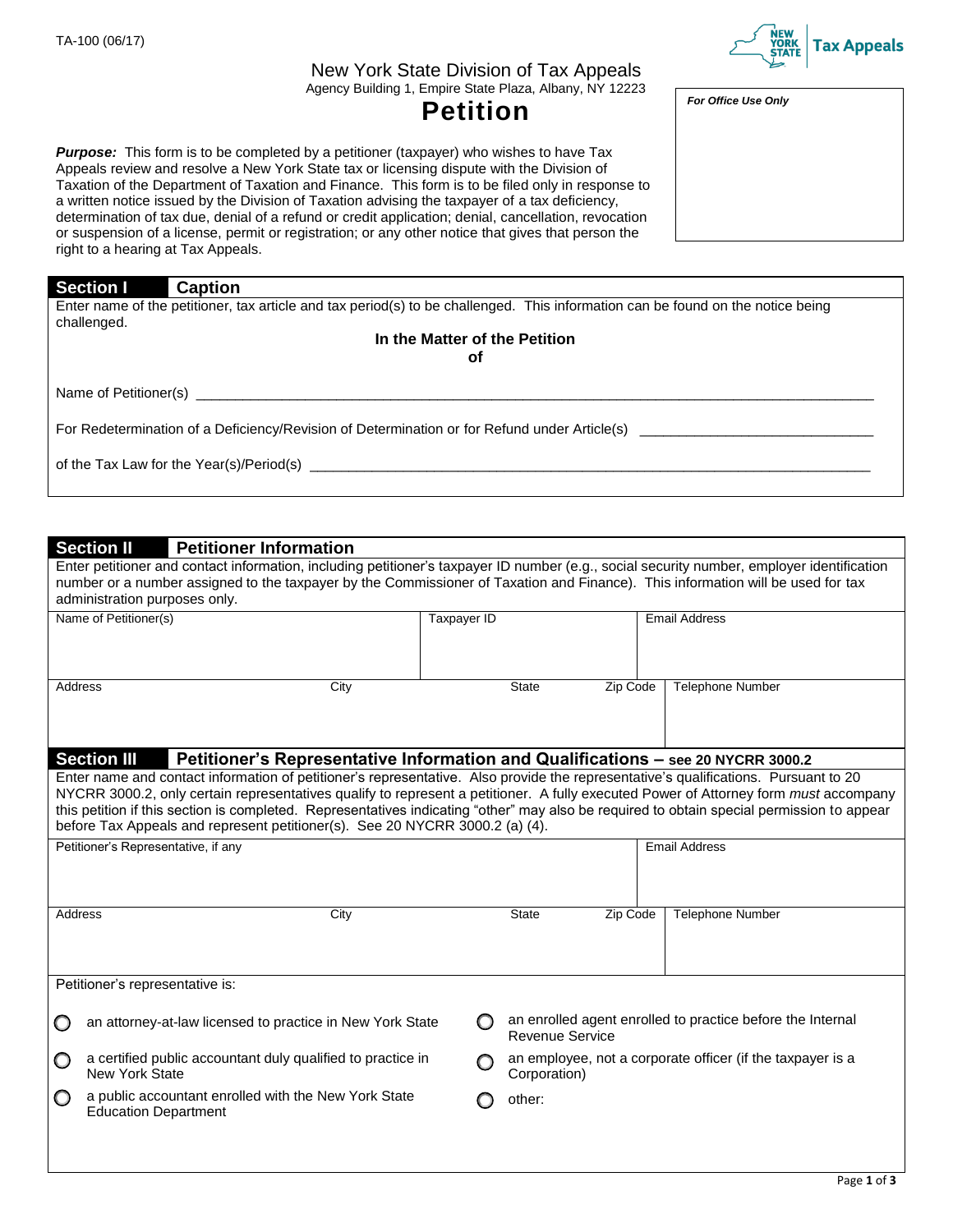## Petition

| <b>Section IV</b><br>Petitioner Hereby Petitions for [check appropriate box(es)]                                                                      |                     |                                                                                                                                         |  |                                                                                                                                                                                                                                                                               |  |  |  |  |
|-------------------------------------------------------------------------------------------------------------------------------------------------------|---------------------|-----------------------------------------------------------------------------------------------------------------------------------------|--|-------------------------------------------------------------------------------------------------------------------------------------------------------------------------------------------------------------------------------------------------------------------------------|--|--|--|--|
|                                                                                                                                                       |                     | redetermination of a deficiency/revision of a determination                                                                             |  | review of revocation or denial of exempt status                                                                                                                                                                                                                               |  |  |  |  |
| O                                                                                                                                                     | refund              |                                                                                                                                         |  | other:                                                                                                                                                                                                                                                                        |  |  |  |  |
| O                                                                                                                                                     | registration        | review of revocation or denial of a license, permit or                                                                                  |  |                                                                                                                                                                                                                                                                               |  |  |  |  |
|                                                                                                                                                       | <b>Section V</b>    | <b>Notice/Assessment Number(s)</b>                                                                                                      |  |                                                                                                                                                                                                                                                                               |  |  |  |  |
| Please enter the notice/assessment ID number(s) being challenged. NOTE: A legible copy of the notice/assessment must be attached<br>to this petition. |                     |                                                                                                                                         |  |                                                                                                                                                                                                                                                                               |  |  |  |  |
|                                                                                                                                                       |                     |                                                                                                                                         |  |                                                                                                                                                                                                                                                                               |  |  |  |  |
|                                                                                                                                                       | <b>Section VI</b>   | The Tax in Question is [check appropriate box(es)]                                                                                      |  |                                                                                                                                                                                                                                                                               |  |  |  |  |
| $\circ$                                                                                                                                               |                     | personal income tax (NYS - Article 22; NYC - NYC<br>Administrative Code, Title II, Chapter 17 or 19;<br>Yonkers - Article 30-A or 30-B) |  | motor fuel tax (Article 12-A)                                                                                                                                                                                                                                                 |  |  |  |  |
| O                                                                                                                                                     |                     | sales and compensating use taxes (Articles 28 and 29)                                                                                   |  | highway use tax (Article 21)                                                                                                                                                                                                                                                  |  |  |  |  |
| O                                                                                                                                                     |                     | corporation tax (Articles 9, 9-A, 13, 13-A, 27 and 33)                                                                                  |  | cigarette tax (Article 20)                                                                                                                                                                                                                                                    |  |  |  |  |
|                                                                                                                                                       |                     |                                                                                                                                         |  |                                                                                                                                                                                                                                                                               |  |  |  |  |
|                                                                                                                                                       | <b>Section VII</b>  | <b>Tax Determination</b>                                                                                                                |  |                                                                                                                                                                                                                                                                               |  |  |  |  |
|                                                                                                                                                       |                     | The amount of tax determined was:                                                                                                       |  | and the control of the control of the control of the control of the control of the control of the control of the                                                                                                                                                              |  |  |  |  |
|                                                                                                                                                       |                     | The amount contested is:                                                                                                                |  |                                                                                                                                                                                                                                                                               |  |  |  |  |
|                                                                                                                                                       |                     | Where the controversy involves a refund, the amount(s) should be entered in parentheses, e.g., (\$1,500).                               |  |                                                                                                                                                                                                                                                                               |  |  |  |  |
|                                                                                                                                                       | <b>Section VIII</b> | <b>Reason(s) for Dispute</b><br>hearing. Where necessary, additional pages may be added.                                                |  | The petitioner alleges that the Commissioner of Taxation and Finance made the following errors and asserts the following facts. In<br>separately numbered paragraphs, list each error of the Commissioner of Taxation and Finance that the petitioner intends to prove at the |  |  |  |  |